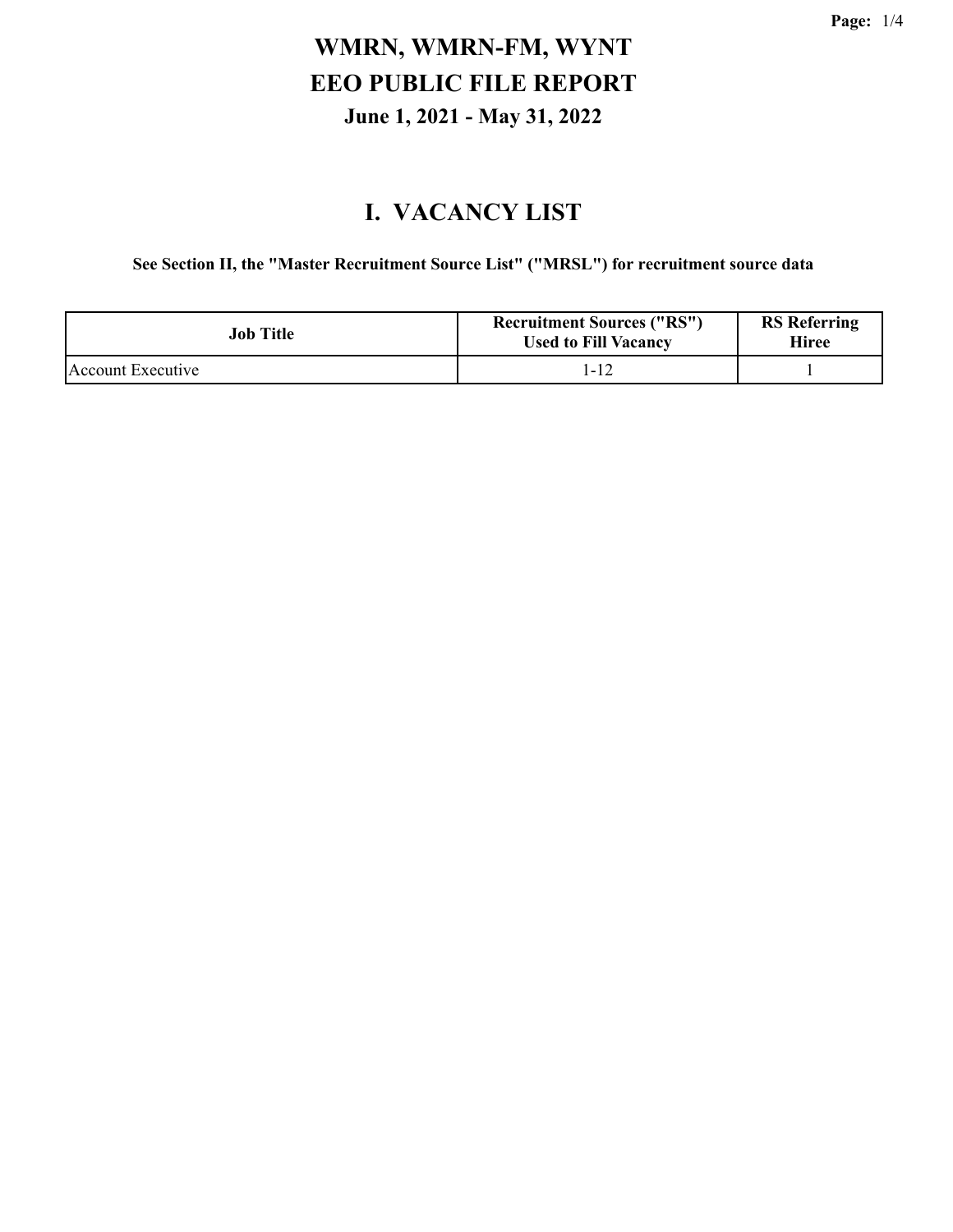#### **II. MASTER RECRUITMENT SOURCE LIST ("MRSL")**

| <b>RS</b><br><b>Number</b> | <b>RS</b> Information                                                                                                                                                                                                                            | <b>Source Entitled</b><br>to Vacancy<br><b>Notification?</b><br>(Yes/No) | <b>No. of Interviewees</b><br><b>Referred by RS</b><br>Over<br><b>Reporting Period</b> |
|----------------------------|--------------------------------------------------------------------------------------------------------------------------------------------------------------------------------------------------------------------------------------------------|--------------------------------------------------------------------------|----------------------------------------------------------------------------------------|
| $\mathbf{1}$               | Employee Referral                                                                                                                                                                                                                                | $\mathbf N$                                                              | 1                                                                                      |
| $\overline{2}$             | iHeartMedia.dejobs.org<br>20880 Stone Oak Pkwy<br>San Antonio, Texas 78258<br>Phone: 210-253-5126<br>Url: http://www.iheartmedia.dejobs.org<br><b>Talent Acquisition Coordinator</b><br><b>Manual Posting</b>                                    | N                                                                        | $\boldsymbol{0}$                                                                       |
| 3                          | iHeartMediaCareers.com<br>20880 Stone Oak Pkwy<br>San Antonio, Texas 78258<br>Phone: 210-253-5126<br>Url: http://www.iheartmediacareers.com<br><b>Talent Acquisition Coordinator</b><br><b>Manual Posting</b>                                    | N                                                                        | 1                                                                                      |
| 4                          | <b>Inside Radio</b><br>P.O. Box 442<br>Littleton, New Hampshire 03561<br>Phone: 1-800-248-4242<br>Url: www.InsideRadio.com<br>Email: ads@insideradio.com<br>Gene McKay                                                                           | N                                                                        | $\boldsymbol{0}$                                                                       |
| 5                          | LinkedIn - Not directly contacted by SEU                                                                                                                                                                                                         | $\mathbf N$                                                              | 1                                                                                      |
| 6                          | LinkedIn $-$ automatically posted from<br>iHeartMediaCareers.com<br>1000 W Maude Ave<br>Sunnyvale, California 94085<br>Phone: 650-687-3600<br>Url: https://www.linkedin.com/company/linkedin/<br><b>Career Services</b><br><b>Manual Posting</b> | N                                                                        | 0                                                                                      |
| 7                          | Marion County Job and Family Services<br>622 Leader Street<br>Marion, Ohio 43302<br>Phone: 740-386-1071<br>Url: http://www.mcjfs.com<br>Email: Annette. Walton@jfs.ohio.gov<br>Fax: 1-740-387-2175<br>Annette Walton                             | N                                                                        | $\boldsymbol{0}$                                                                       |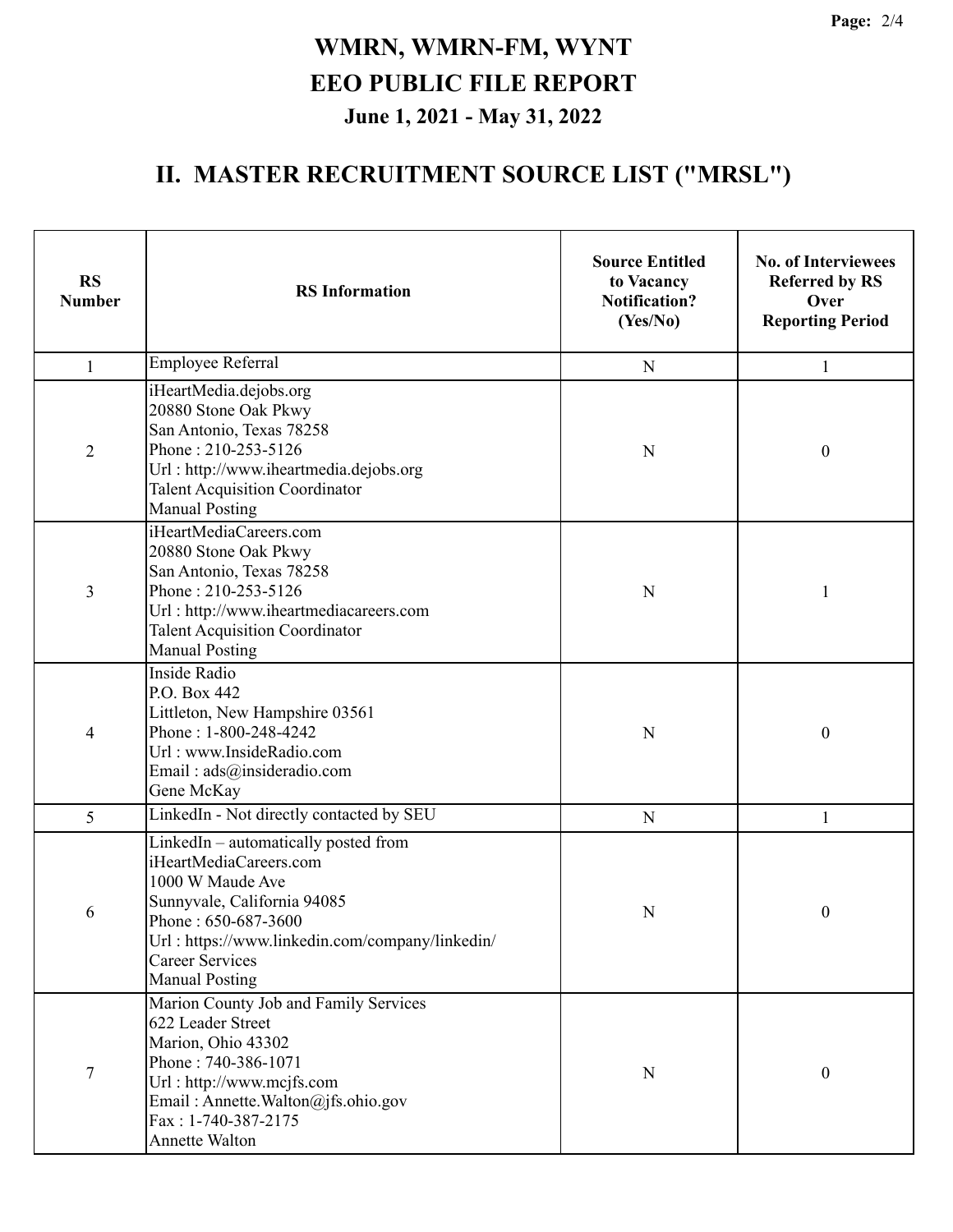# **II. MASTER RECRUITMENT SOURCE LIST ("MRSL")**

| Marion Technical College<br>1467 Mt. Vernon Ave.<br>Marion, Ohio 43302<br>Phone: 7403864110<br>8<br>$\boldsymbol{0}$<br>N<br>Url: http://www.collegecentral.com/mtc<br>Email: butlerK@mtc.edu<br>Fax: 1-740-389-6136<br>Kristi Butler<br>Ohio Association of Broadcasters (OAB)<br>17 S. High Street Ste 1010 1010<br>Columbus, Ohio 43215<br>Phone: $(614)$ 228-4052<br>9<br>$\boldsymbol{0}$<br>N<br>Url: www.oab.org<br>Email: oab@oab.org<br>Fax: 1-614-228-8133<br>Patty McGeary<br>Ohio/Illinois Center for Broadcasting<br>9000 Sweet Valley Dr.<br>Valley View, Ohio 44125<br>Phone: 234-203-2768<br>10<br>N<br>$\boldsymbol{0}$<br>Url: www.funjobsonair.com<br>Email : lleciejewski@beonair.com<br>$Fax: 1-216-239-1404$<br>Lynda Leciejewski<br>The Ohio State University of Marion<br>1465 Mt. Vernon Avenue<br>Marion, Ohio 43302<br>Phone: 7407256061<br>11<br>$\boldsymbol{0}$<br>N<br>Email: arnold.1175@osu.edu<br>Fax: 1-740-725-6133<br>Janey Arnold<br>www.mediagignow.com<br>300 South Riverside Plaza Suite 800 | <b>RS</b><br><b>Number</b> | <b>RS</b> Information   | <b>Source Entitled</b><br>to Vacancy<br><b>Notification?</b><br>(Yes/No) | <b>No. of Interviewees</b><br><b>Referred by RS</b><br>Over<br><b>Reporting Period</b> |
|---------------------------------------------------------------------------------------------------------------------------------------------------------------------------------------------------------------------------------------------------------------------------------------------------------------------------------------------------------------------------------------------------------------------------------------------------------------------------------------------------------------------------------------------------------------------------------------------------------------------------------------------------------------------------------------------------------------------------------------------------------------------------------------------------------------------------------------------------------------------------------------------------------------------------------------------------------------------------------------------------------------------------------------|----------------------------|-------------------------|--------------------------------------------------------------------------|----------------------------------------------------------------------------------------|
|                                                                                                                                                                                                                                                                                                                                                                                                                                                                                                                                                                                                                                                                                                                                                                                                                                                                                                                                                                                                                                       |                            |                         |                                                                          |                                                                                        |
|                                                                                                                                                                                                                                                                                                                                                                                                                                                                                                                                                                                                                                                                                                                                                                                                                                                                                                                                                                                                                                       |                            |                         |                                                                          |                                                                                        |
|                                                                                                                                                                                                                                                                                                                                                                                                                                                                                                                                                                                                                                                                                                                                                                                                                                                                                                                                                                                                                                       |                            |                         |                                                                          |                                                                                        |
|                                                                                                                                                                                                                                                                                                                                                                                                                                                                                                                                                                                                                                                                                                                                                                                                                                                                                                                                                                                                                                       |                            |                         |                                                                          |                                                                                        |
| Phone: 336-553-0620<br>12<br>$\boldsymbol{0}$<br>N<br>Url: http://www.mediagignow.com<br>Email: customerservice@mediagignow.com<br>MediaGigNow.com<br>$\mathbf{3}$<br><b>TOTAL INTERVIEWS OVER REPORTING PERIOD:</b>                                                                                                                                                                                                                                                                                                                                                                                                                                                                                                                                                                                                                                                                                                                                                                                                                  |                            | Chicago, Illinois 60606 |                                                                          |                                                                                        |